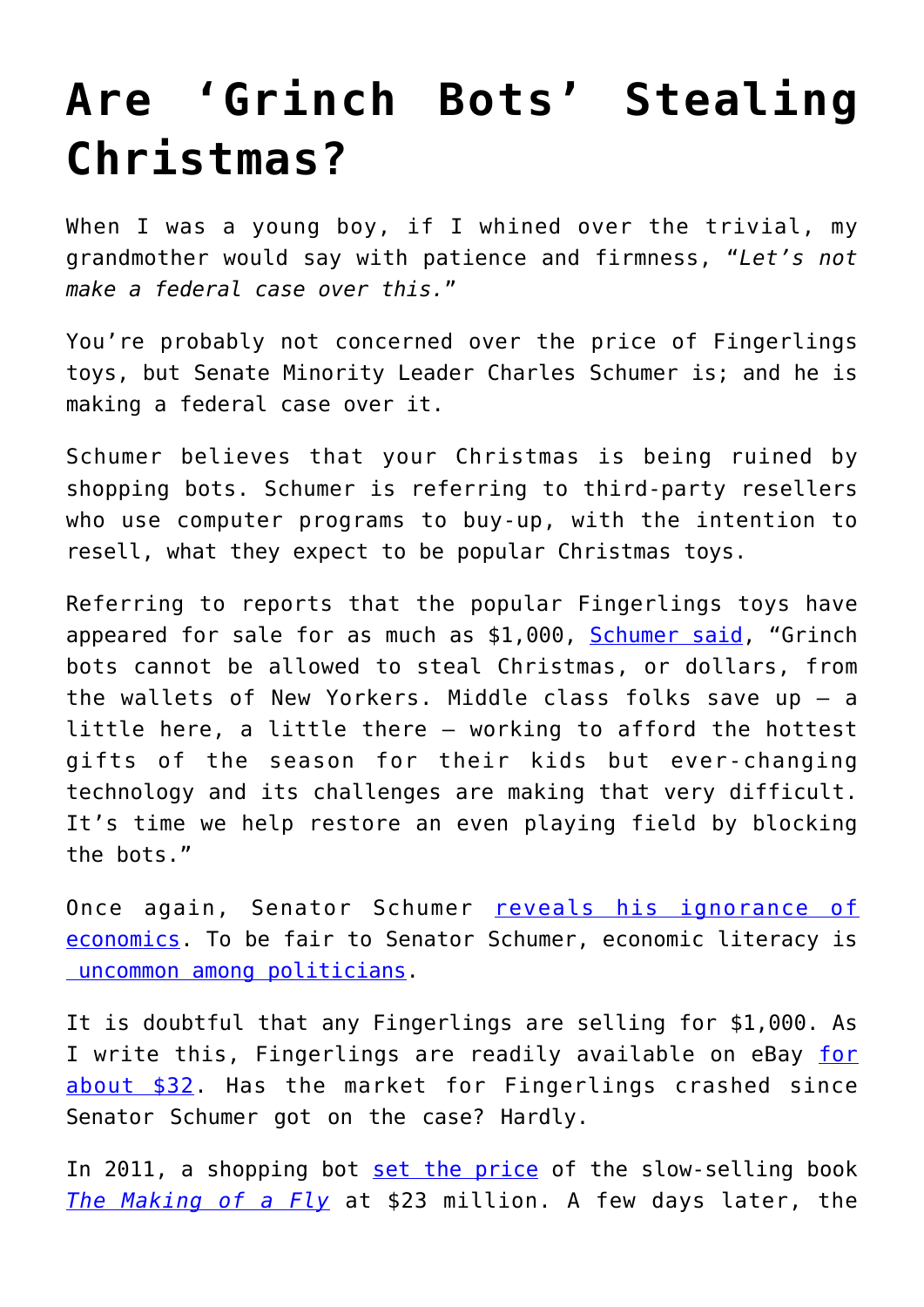price was \$106. Look at many items for sale at Amazon; notice how often third-party sellers set prices they will never receive.

Although there are new copies of my book *[The Inner-Work of](https://www.amazon.com/Inner-Work-Leadership-Barry-Brownstein/dp/0984425403/) [Leadership](https://www.amazon.com/Inner-Work-Leadership-Barry-Brownstein/dp/0984425403/)* available from Amazon for \$19.95, today my book page at Amazon shows third-party sellers asking up to \$65.67 for my book. Demand for my seven-year-old book has not spiked. The outlier prices are set by fallible computer programs. Items rarely (if ever) are sold at extreme outlier prices.

The online shopping world is intensely competitive. Online retailers rely on computer programs to monitor competition; prices on a given item often change from day to day.

For third-party sellers, selling at Amazon and other sites, the competition is even more intense; prices will often adjust multiple times during the day. All these price adjustments happen automatically, without human monitoring.

But let's grant Senator Schumer his due. Suppose Fingerlings were trading hands at \$1,000. Would that justify wasting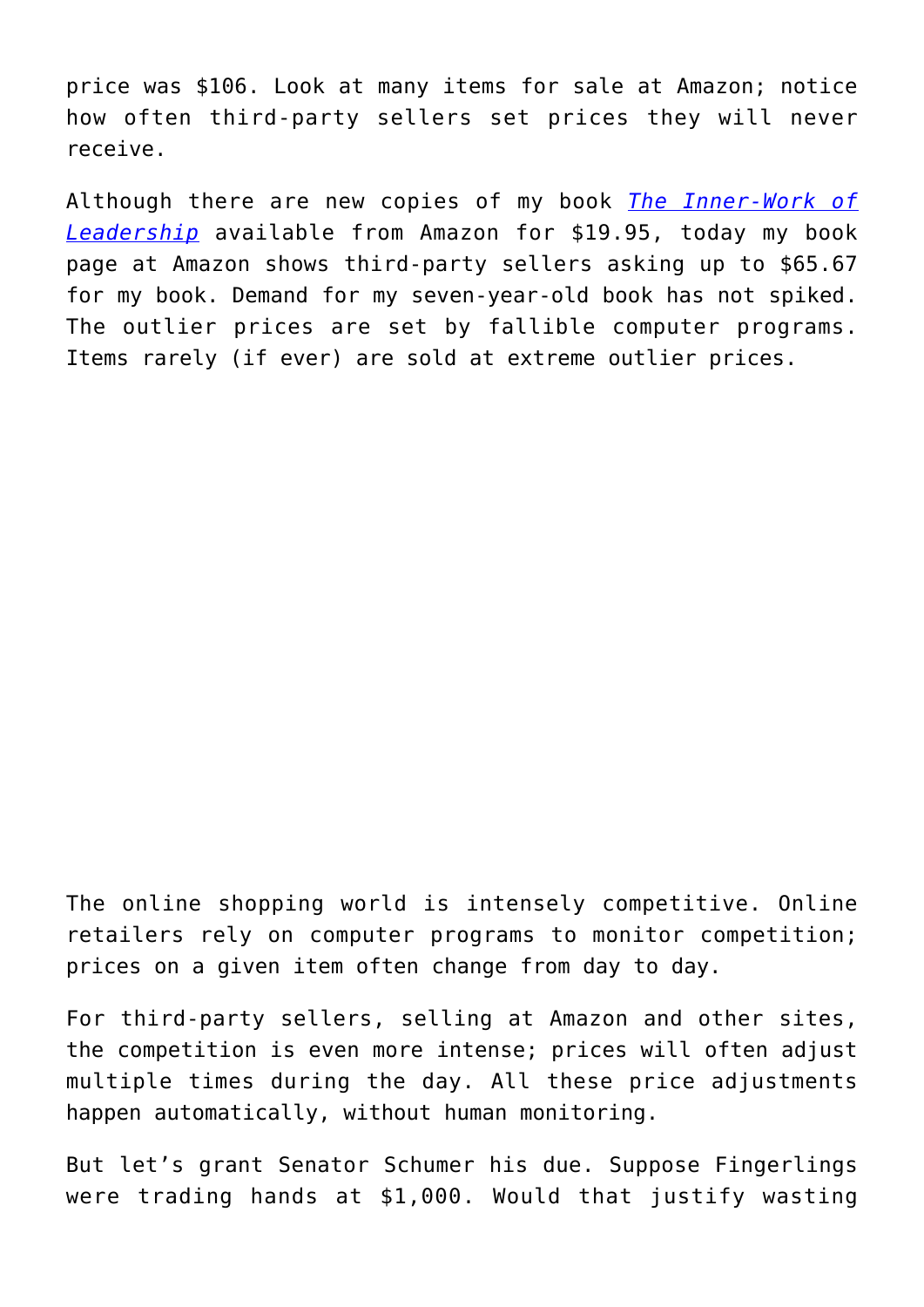taxpayer money making a federal case over it?

Those who buy toys, before demand is known, are speculating on future consumer demand that may or may not materialize.

When speculators bought up part of the supply of Fingerlings, they didn't know what demand would be for that toy. Consumer demand for entertainment such as books, movies, or toys is notoriously hard to forecast. If you doubt that, just notice the number of flops that Hollywood produces. A speculator trying to corner the market for theater seats for the highly anticipated movie *[Justice League](https://www.forbes.com/sites/scottmendelson/2017/11/28/the-one-upside-to-justice-leagues-box-office-failure/#48a3bd6d1b12)* would've found out that anticipation doesn't always translate into real demand.

Every day on the Chicago Board of Trade and other commodities exchanges, [speculators buy and sell commodity futures](https://www.danielstrading.com/education/futures-options-101/hedges-speculators) for agricultural products such as wheat. You might remember that commodities trading for orange juice was immortalized in the Eddie Murphy/Dan Aykroyd comedy *Trading Places*.

Speculators, such as the fictitious Randolph and Mortimer Duke in *Trading Places*, are often reviled. What few people understand is the role that speculators play in stabilizing prices. If it wasn't for speculators, the supermarket price of a loaf of bread would occasionally swing wildly.

Suppose speculation was banned. Now suppose there was a drought in wheat producing states. With a smaller wheat harvest, the price of wheat would spike, and so would the price of your loaf of bread.

Thankfully, speculation is legal. Expecting a higher price, due to drought, speculators buy contracts for future deliveries of wheat. Their actions bid up the price of the new wheat crop, before its harvest. Then if the drought arrives and the supply of wheat drops, the speculator will sell those futures contracts. In the process, the sales of futures smooth out price fluctuations by transferring supply to a period of relatively lower supply.